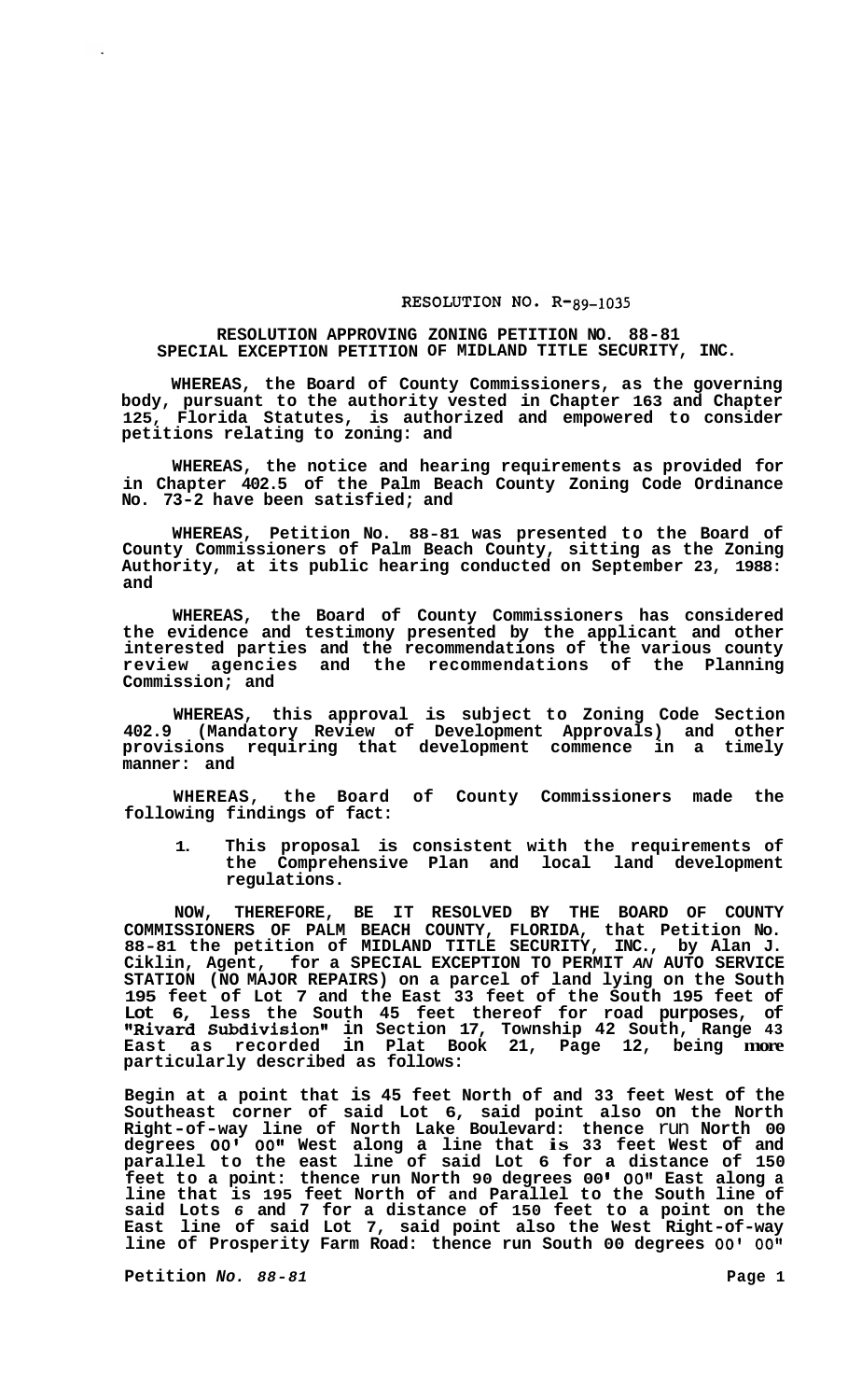**East along the East line of said Lot 7 for a distance of 150 feet to a point on the North Right-of-way line of North Lake Boulevard (State Road 809)** , **said point also 45 feet North of the Southeast corner of said Lot 7; thence run South 90 degrees 00' 00" West along said Right-of-way line for a distance of 150 feet to the Point of Beginning, being located on the northwest corner of the intersection of Northlake Boulevard (SR 809A) and Prosperity Farms Road in a CG-General Commercial Zoning District, was approved as advertised, subject to the following conditions:** 

- **1. Redesign the stacking lanes and parking areas to eliminate the following vehicular conflicts:** 
	- **a. The stacking lanes for the full services or parking spaces shall be redesigned to allow the required twenty-five (25) foot back-up distance for the handicap space.**
- **2. All outdoor lighting used to illuminate the premises shall be low intensity and directed away from adjacent properties and streets, shining only on the subject site.**
- **3. No outdoor loudspeaker system shall be permitted on site. Only an attendant intercom shall be allowed.**
- **4. No vehicles except customer and employee parking shall be stored or displayed on site.**
- **5. No mechanical or body repair work shall be allowed on site.**
- *6.*  **There shall be no outside storage of disassembled vehicles or parts thereof.**
- *7.*  **The use** *of* **the site shall be limited to a gas station with four (4) self service pumps and one (1) full service pump, and a convenience store.**
- *8.*  **Generation and disposal of hazardous effluents into sanitary sewerage system shall be prohibited unless adequate pretreatment facilities approved by the Florida Department of Environmental Regulation (FDER) and Agency responsible for sewage works are constructed and used by project tenants or owners generating such effluents.**
- **9. Sewer service is available to the property. Therefore, no septic tank shall be permitted on the site.**
- **10. Water service is available to the property. Therefore, no well shall be permitted on the site to provide potable water.**
- 11. **The developer shall provide discharge control and treatment for the stormwater runoff in accordance with all applicable agency requirements in effect at the time of the permit application. However, at a minimum,**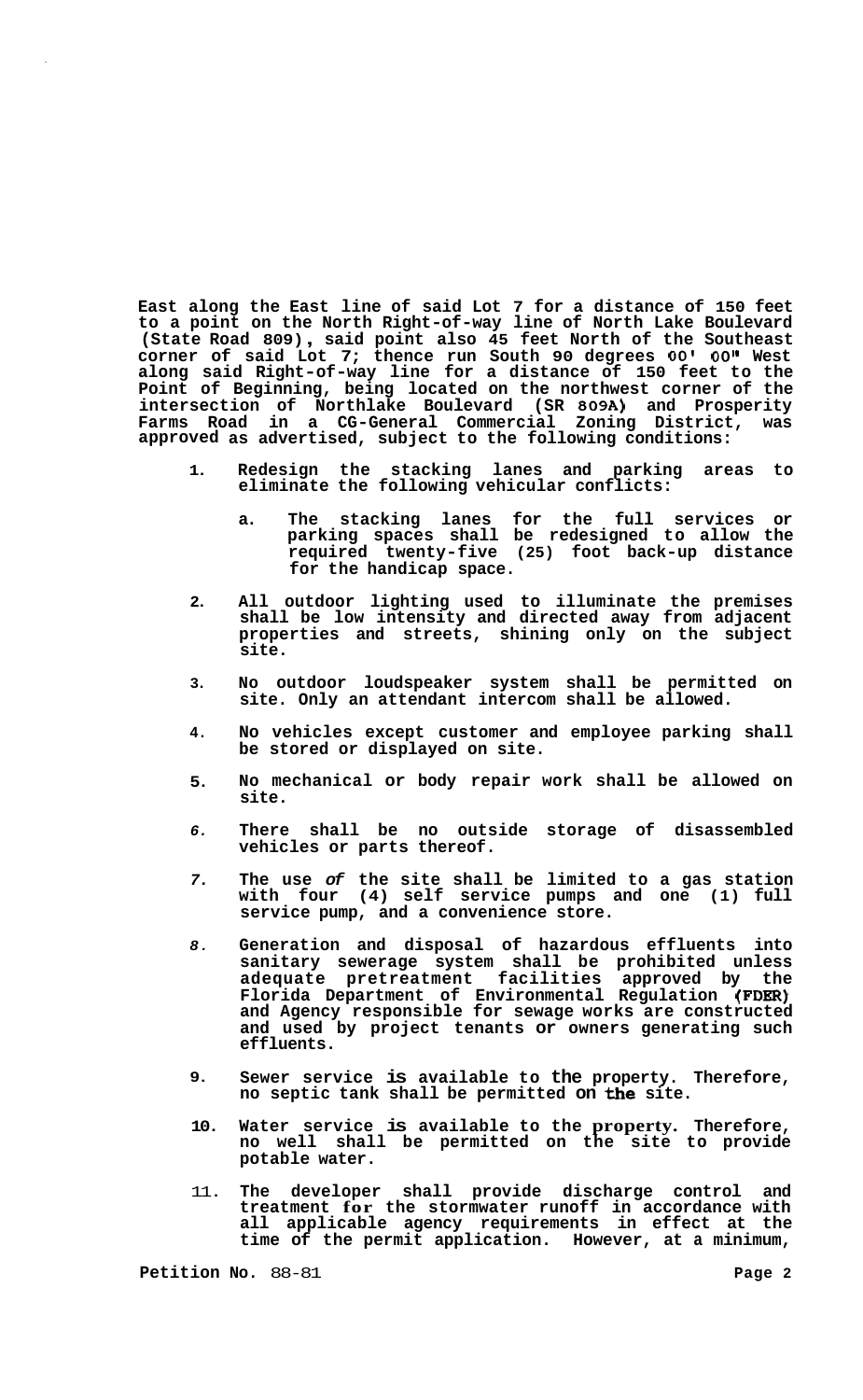**this development shall retain onsite the stormwater runoff generated by a three (3) year-one (1) hour storm with a total rainfall of 3 inches as required by the Permit Section, Land Development Division. In the event that the subject site abuts a Department of Transportation maintained roadway, concurrent approval from the Florida Department of Transportation will also be required. The drainage system shall be maintained in an acceptable condition as approved by the County Engineer. In the event that the drainage system is not adequately maintained as determined by the County Engineer, this matter will be referred to the Code Enforcement Board for enforcement.** 

- **12. The developer shall design the drainage system such that storm water runoff from the parking areas and paved surfaced area shall be separate from those areas which may contain hazardous or undesirable waste from the proposed site.**
- **13. Within 90 days of approval of this project, the property owner shall convey to Palm Beach County by road right-of-way warranty deed for:** 
	- **a) Prosperity Farms Road, 40 feet from centerline**
	- **b) Northlake Boulevard, 54 feet from centerline**

**All free of encumbrances and encroachments. Petitioner shall provide Palm Beach County with sufficient documentation acceptable to the Right of Way Acquisition Section to ensure that the property is free of all encumbrances and encroachments. Right-of-way**  conveyances shall also include "Safe Sight Corners" **where appropriate at intersections as determined by the County Engineer. In addition, prior to site plan certification, the petitioner shall enter into an agreement with Palm Beach County, similar in form as Attachment "An, entitled "Agreement To Convey Right-of- way Between Broward County and Mobil Oil Corporation". The agreement shall be acceptable to Palm Beach County Engineering Department and the County Attorney, reserving an additional 20.5 feet. along Prosperity Farms Road and an additional 6.5 feet along Northlake Boulevard. This reserved right-of-way shall contain no structures without the approval of the County Engineer. Compensation for this reserved right-of-way shall be limited only to Land Value Compensation and shall not include loss of parking, loss of landscaping, or loss of business damages.** 

**14. The developer shall pay a Fair Share Fee in the amount and manner required by the nFair Share Contribution for**  Road Improvements Ordinance" as it presently exists or **as it may from time to time be amended. The Fair Share Fee for this project presently is \$28,746.00 (1,073 trips X \$26.79 per trip).**